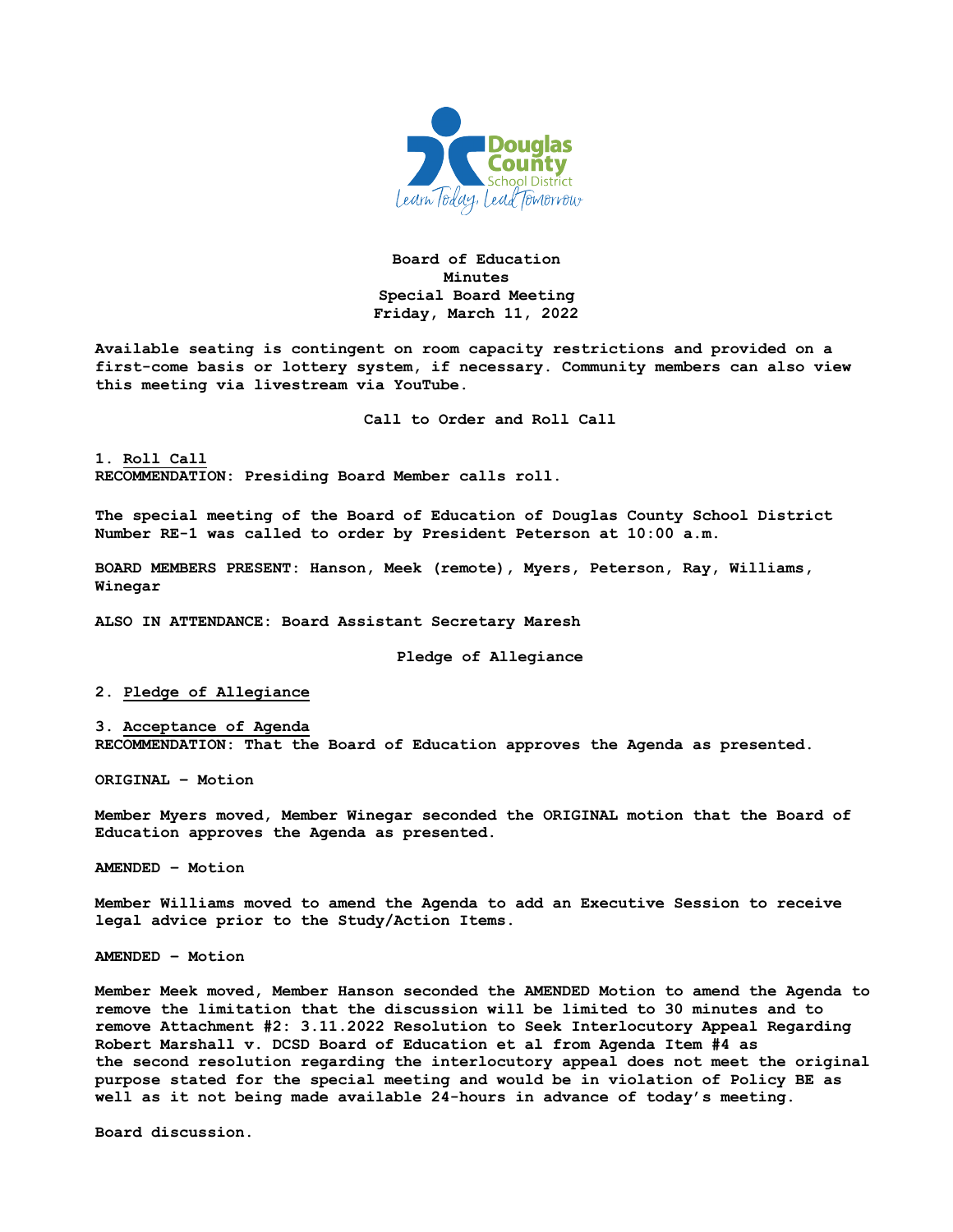**Board of Education Minutes March 11, 2022 Page 2 of 7** 

**Friendly Amendment by President Peterson to separate the AMENDED - Motion into two (2) separate motions.**

**Friendly Amendment accepted by Director Meek and Director Hanson.**

**AMENDED – Motion** 

**Member Meek moved, Member Hanson seconded the AMENDED motion to amend the agenda to remove the limitation that the discussion will be limited to 30 minutes.**

**Hanson, aye; Meek, aye; Myers, nay; Peterson, nay; Ray, aye; Williams, nay; Winegar, nay.**

**Upon a roll call vote being taken, the vote was: Aye: 3 Nay: 4. The motion failed 3 - 4.** 

**AMENDED – Motion** 

**Member Meek moved, Member Hanson seconded the AMENDED motion to amend the agenda to remove Attachment #2: 3.11.2022 Resolution to Seek Interlocutory Appeal Regarding Robert Marshall v. DCSD Board of Education et al from Agenda Item #4, as the second resolution regarding the interlocutory appeal does not meet the original purpose stated for the special meeting and would be in violation of Policy BE as well as it not being made available 24-hours in advance of today's meeting.** 

**Board discussion.** 

**General Counsel Klimesh provided the statute regarding the Board adding an item to the Agenda.** 

**Friendly Amendment by President Peterson to amend the Agenda to add the item of the Resolution to Seek Interlocutory Appeal Regarding Robert Marshall v. DCSD Board of Education et al.** 

**Friendly Amendment not accepted by Director Meek.** 

**Hanson, aye; Meek, aye; Myers, nay; Peterson, aye; Ray, aye; Williams, aye; Winegar, nay.** 

**Upon a roll call vote being taken, the vote was: Aye: 5 Nay: 2. The motion carried 5 - 2.** 

**AMENDED – Motion** 

**Member Peterson moved, Member Williams seconded the AMENDED motion to amend the Agenda to add the item of the Resolution to Seek Interlocutory Appeal Regarding Robert Marshall v. DCSD Board of Education et al.** 

**Board discussion.** 

**Hanson, nay; Meek, nay; Myers, aye; Peterson, aye; Ray, nay; Williams, aye; Winegar, aye.** 

**Upon a roll call vote being taken, the vote was: Aye: 4 Nay: 3. The motion failed 4 – 3, as unanimous consent is required to add an item to the Agenda.**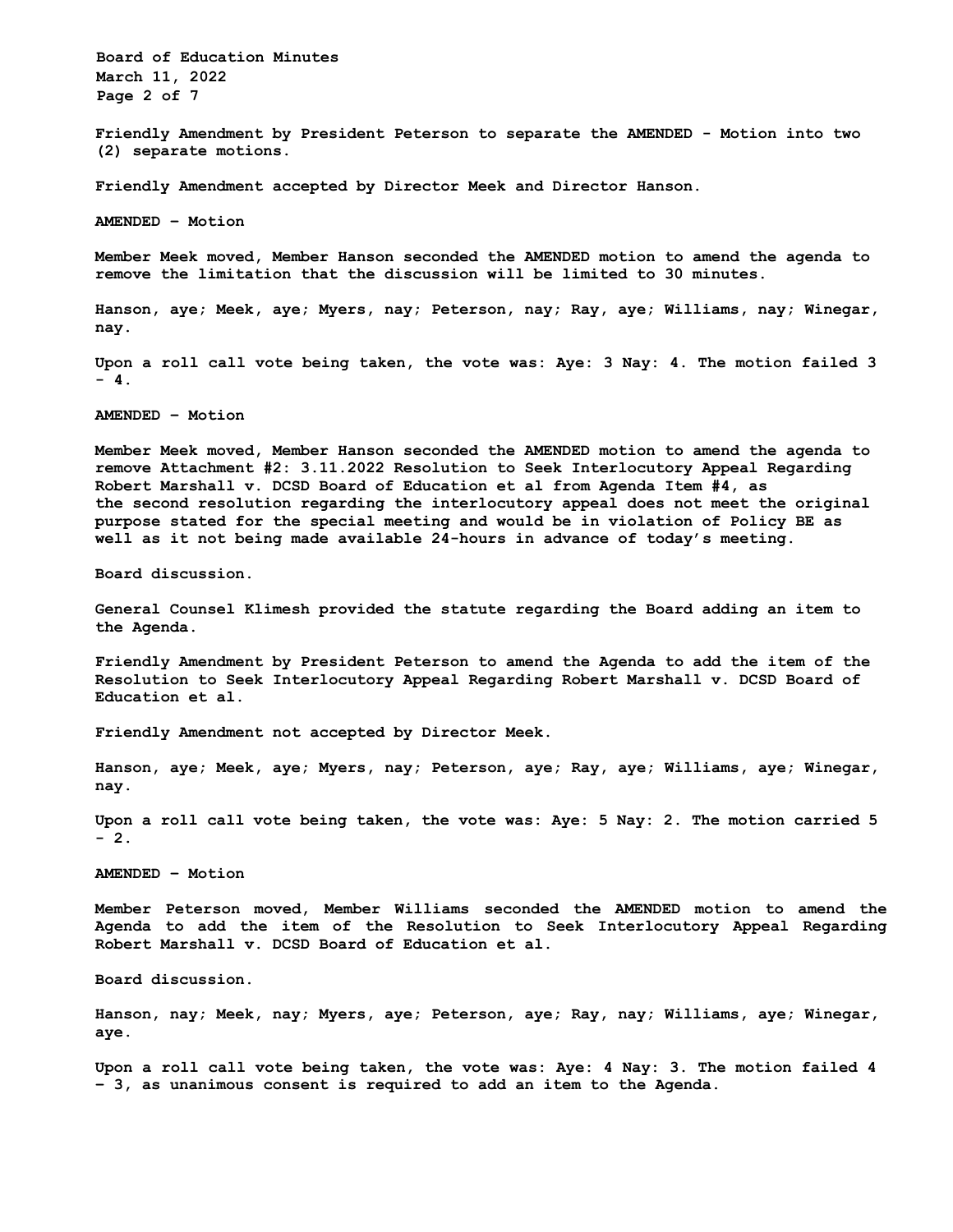**Board of Education Minutes March 11, 2022 Page 3 of 7** 

**AMENDED – Motion** 

**Member Williams moved, Member Myers seconded the AMENDED motion to amend the Agenda to add an Executive Session to receive legal advice prior to the Study/Action Items.** 

**Friendly Amendment by Director Ray to add the Executive Session after public presentation and discussion of the Resolution of Delegation by the Board of Education to the President Regarding the Matter of Robert Marshall v. Douglas County Board of Education et al.** 

**Board discussion.** 

**AMENDED – Motion to add an Executive Session withdrawn by Director Williams.** 

**AMENDED – Motion** 

**Member Winegar moved, Member Williams seconded the AMENDED motion to approve the Agenda as amended, to remove Attachment #2: 3.11.2022 Resolution to Seek Interlocutory Appeal Regarding Robert Marshall v. DCSD Board of Education et al from Agenda Item #4.** 

**Hanson, nay; Meek, nay; Myers, aye; Peterson, aye; Ray, nay; Williams, aye; Winegar, aye.** 

**Upon a roll call vote being taken, the vote was: Aye: 4 Nay: 3. The motion carried 4 – 3.** 

**Board discussion.** 

**Study/Action Items** 

**4. Resolution of Delegation by the Board of Education to the President Regarding the Matter of Robert Marshall v. Douglas County Board of Education et al RECOMMENDATION: That the Board of Education consider the Resolutions and approve one of the Resolutions.**

- **Attachment #1: 03.11.2022 Resolution of Delegation by the Board of Education to the President Regarding the Matter of Robert Marshall v. Douglas County Board of Education et al**
- **Attachment #2: 3.11.2022 Resolution to Seek Interlocutory Appeal Regarding Robert Marshall v. DCSD Board of Education et al**

**The Resolution for Board President to Approve Recommendations Regarding Robert Marshall v. DCSD Board of Education et al generally concerns whether the Board shall appoint President Mike Peterson to approve strategic recommendations in the context of the Litigation and for its complete duration, including resolution of any appellate proceedings.** 

**The Resolution to Seek Interlocutory Appeal Regarding Robert Marshall v. DCSD Board of Education et al considers limited joint action by the Board.** 

**Discussion will be limited to thirty (30) minutes.**

**Board discussion regarding Attachment #1: 03.11.2022 Resolution of Delegation by the Board of Education to the President Regarding the Matter of Robert Marshall v. Douglas County Board of Education et al.**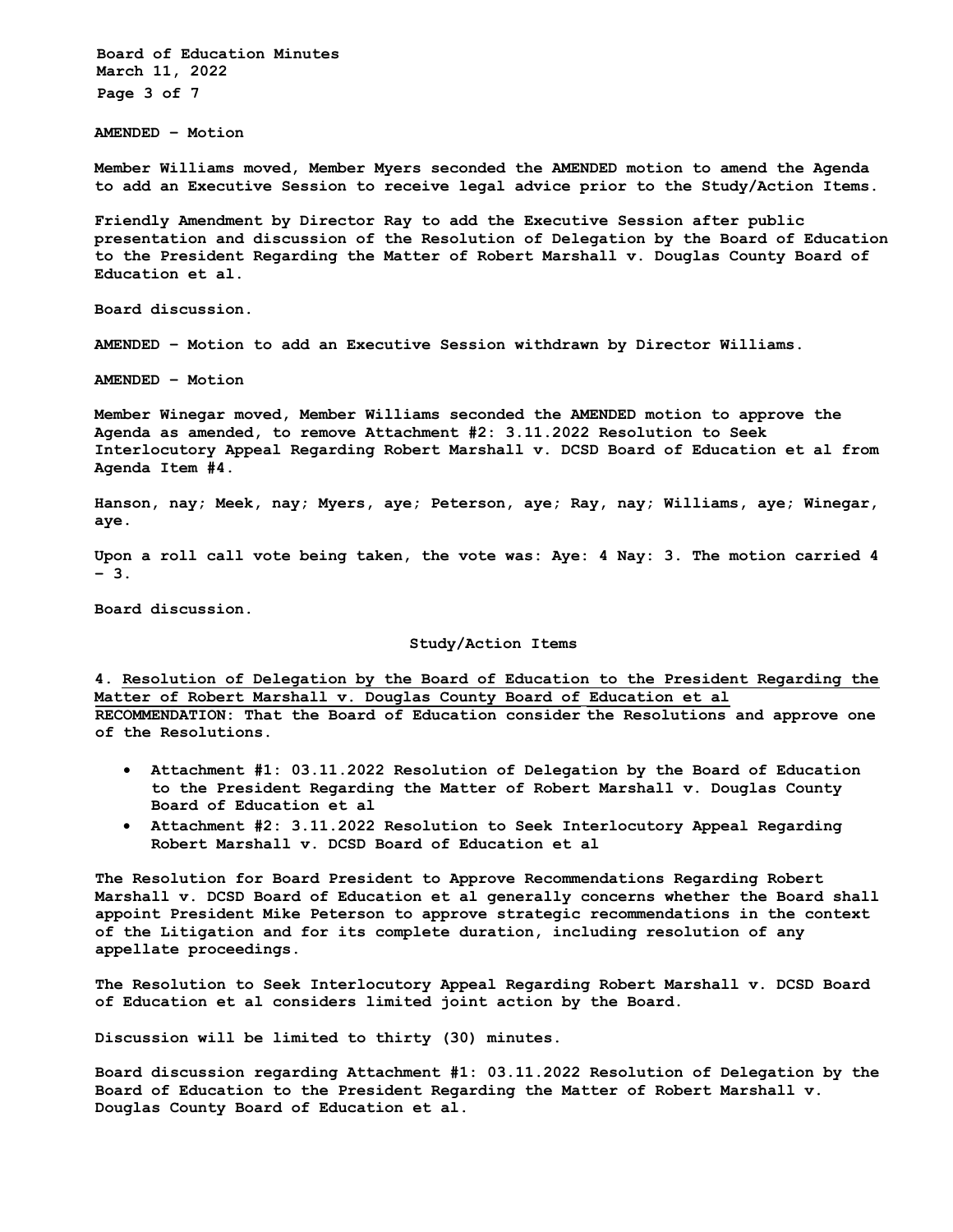**Board of Education Minutes March 11, 2022 Page 4 of 7** 

**NEW – Motion**

**Member Ray moved, Member Hanson seconded the NEW motion to table Agenda Item #4 Resolution of Delegation by the Board of Education to the President Regarding the Matter of Robert Marshall v. Douglas County Board of Education et al and move to adjournment as soon as possible.**

**Outside legal counsel Hagerty provided comment.** 

**NEW – Motion** 

**Member Winegar moved, Member Myers seconded the NEW motion that the Board of Education convene in Executive Session.** 

**General Counsel Klimesh provided statute requiring a statement of the reason for executive session as stated by the Board: to receive legal advice on specific legal questions, pursuant to C.R.S. § 24-6-402(4)(b), including conferences to receive legal advice regarding the litigation in the matter of Robert Marshall v. Douglas County Board of Education et al, Case No. 2022CV30071.** 

**Friendly Amendment by President Peterson to state the specific reason for Executive Session.** 

**Friendly Amendment accepted by Director Winegar.** 

**Hanson, nay; Meek, nay; Myers, aye; Peterson, aye; Ray, nay; Williams, aye; Winegar, aye.** 

**Upon a roll call vote being taken, the vote was: Aye: 4 Nay: 3. The motion failed 4 – 3, as a two-thirds majority is required to enter Executive Session.** 

**Board discussion.** 

**Outside legal counsel Hagerty provided comment regarding Colorado Rules of Appellate Procedure.** 

**Point of Order by Director Hanson regarding the discussion of an interlocutory appeal.** 

**Board discussion.** 

**Outside legal counsel Hagerty continued comment regarding Colorado Rules of Appellate Procedure.** 

**President Peterson requested clarification from outside legal counsel Hagerty.** 

**Outside legal counsel Hagerty provided response.** 

**Director Hanson provided comment regarding Colorado Rules of Professional Conduct Rule 1.4 Communication.** 

**Board discussion.** 

**NEW – Motion** 

**Member Ray moved, Member Hanson seconded the NEW motion to end debate and call the question of the AMENDED – Motion to table Agenda Item #4 Resolution of Delegation by the Board of Education to the President Regarding the Matter of Robert Marshall v. Douglas County Board of Education et al and move to adjournment.**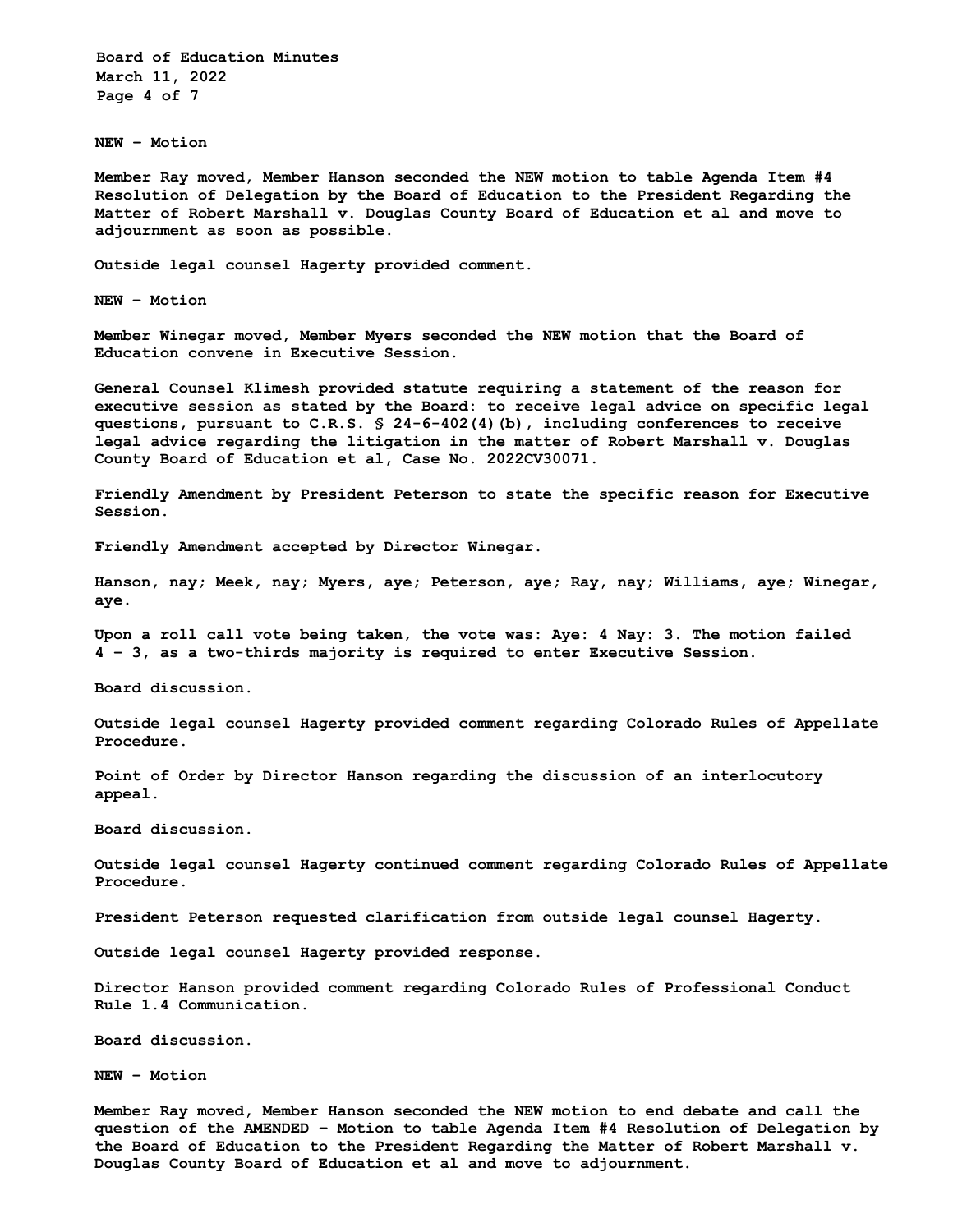**Board of Education Minutes March 11, 2022 Page 5 of 7**

**NEW – Motion**

**Member Winegar moved, Member Myers seconded the NEW motion to amend the Agenda to extend the 30 minute time limit to extend debate.**

**Hanson, nay; Meek, nay; Myers, aye; Peterson, aye; Ray, nay; Williams, aye; Winegar, aye.**

**Upon a roll call vote being taken, the vote was: Aye: 4 Nay: 3. The motion passed 4 – 3.**

**NEW – Motion** 

**Member Ray moved, Member Hanson seconded the NEW motion to end debate and call the question of the AMENDED – Motion to table Agenda Item #4 Resolution of Delegation by the Board of Education to the President Regarding the Matter of Robert Marshall v. Douglas County Board of Education et al and move to adjournment.** 

**Hanson, aye; Meek, aye; Myers, nay; Peterson, nay; Ray, aye; Williams, nay; Winegar, nay.** 

**Upon a roll call vote being taken, the vote was: Aye: 4 Nay: 3. The motion failed 4 – 3.** 

**AMENDED – Motion** 

**Member Ray moved, Member Hanson seconded the AMENDED Motion to table Agenda Item #4 Resolution of Delegation by the Board of Education to the President Regarding the Matter of Robert Marshall v. Douglas County Board of Education et al and move to adjournment.** 

**Hanson, aye; Meek, aye; Myers, nay; Peterson, nay; Ray, aye; Williams, nay; Winegar, nay.** 

**Upon a roll call vote being taken, the vote was: Aye: 3 Nay: 4. The motion failed**   $3 - 4.$ 

**President Peterson suggested the following amendments to the Resolution of Delegation by the Board of Education to the President Regarding the Matter of Robert Marshall v. Douglas County Board of Education et al as follows:** 

- **Change the title of the resolution to "Direction by the Board of Education Regarding the Matter of Robert Marshall v. Douglas County Board of Education et al, Case No. 2022CV30071"**
- **Maintain the first two (2) WHEREAS statements**
- **Strike the third WHEREAS statement**
- **Strike the first two resolution statements**
- **Maintain the last resolution statement**
- **Add one (1) resolution statement prior to final resolution:**
	- **"THEREFORE, BE IT RESOLVED, that the Board of Education of the Douglas County School District RE-1 directs the counsel of record in the litigation to request and pursue and interlocutory appeal in the litigation."**

**Board discussion.**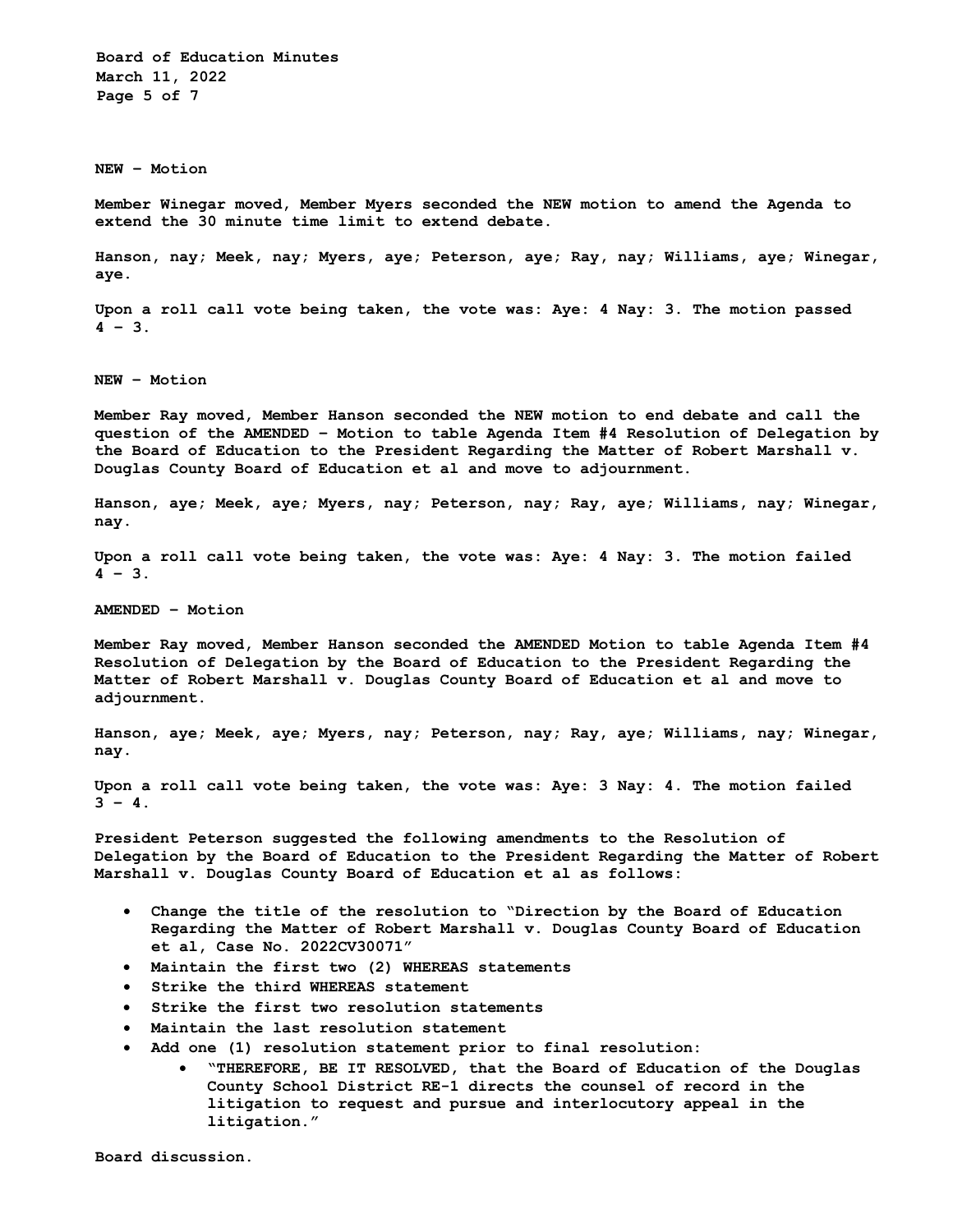**Board of Education Minutes March 11, 2022 Page 6 of 7**

**Outside legal counsel Hagerty provided comment.**

**AMENDED – Motion**

**Member Winegar moved, Member Myers seconded to approve the AMENDED motion to amend the Resolution of Delegation by the Board of Education to the President Regarding the Matter of Robert Marshall v. Douglas County Board of Education et al as follows:**

- **Change the title of the resolution to "Direction by the Board of Education Regarding the Matter of Robert Marshall v. Douglas County Board of Education et al, Case No. 2022CV30071"**
- **Maintain the first two (2) WHEREAS statements**
- **Strike the third WHEREAS statement**
- **Strike the first two resolution statements**
- **Maintain the last resolution statement**
- **Add one (1) resolution statement prior to final resolution:**
	- **"THEREFORE, BE IT RESOLVED, that the Board of Education of the Douglas County School District RE-1 directs the counsel of record in the litigation to request and pursue and interlocutory appeal in the litigation."**

**Board discussion.**

**SECONDARY – Motion**

**Member Ray moved, Member Hanson seconded the SECONDARY motion to accept the ruling of the Douglas County District Court Case No. 2022CV30071, settle the outstanding issues from this litigation and that Board Directors simply move forward in acting in a transparent matter as required by law.**

**Board discussion.**

**Outside legal counsel Hagerty provided comment.**

**Board continued discussion.**

**Director Hanson requested formally that outside legal counsel Hagerty provide to all members of the Board every piece of communication with any individual member of the Board and a copy of the invoice to date be sent to the Board by close of business.** 

**General Counsel Klimesh restated statute.**

**Board discussion.**

**Hanson, aye; Meek, aye; Myers, nay; Peterson, nay; Ray, aye; Williams, nay; Winegar, nay.** 

**Upon a roll call vote being taken, the vote was: Aye: 3 Nay: 4. The motion failed**   $3 - 4.$ 

**Board discussion.**

**Outside legal counsel Hagerty provided additional comment regarding Colorado Appellate Rules.**

**Board discussion.**